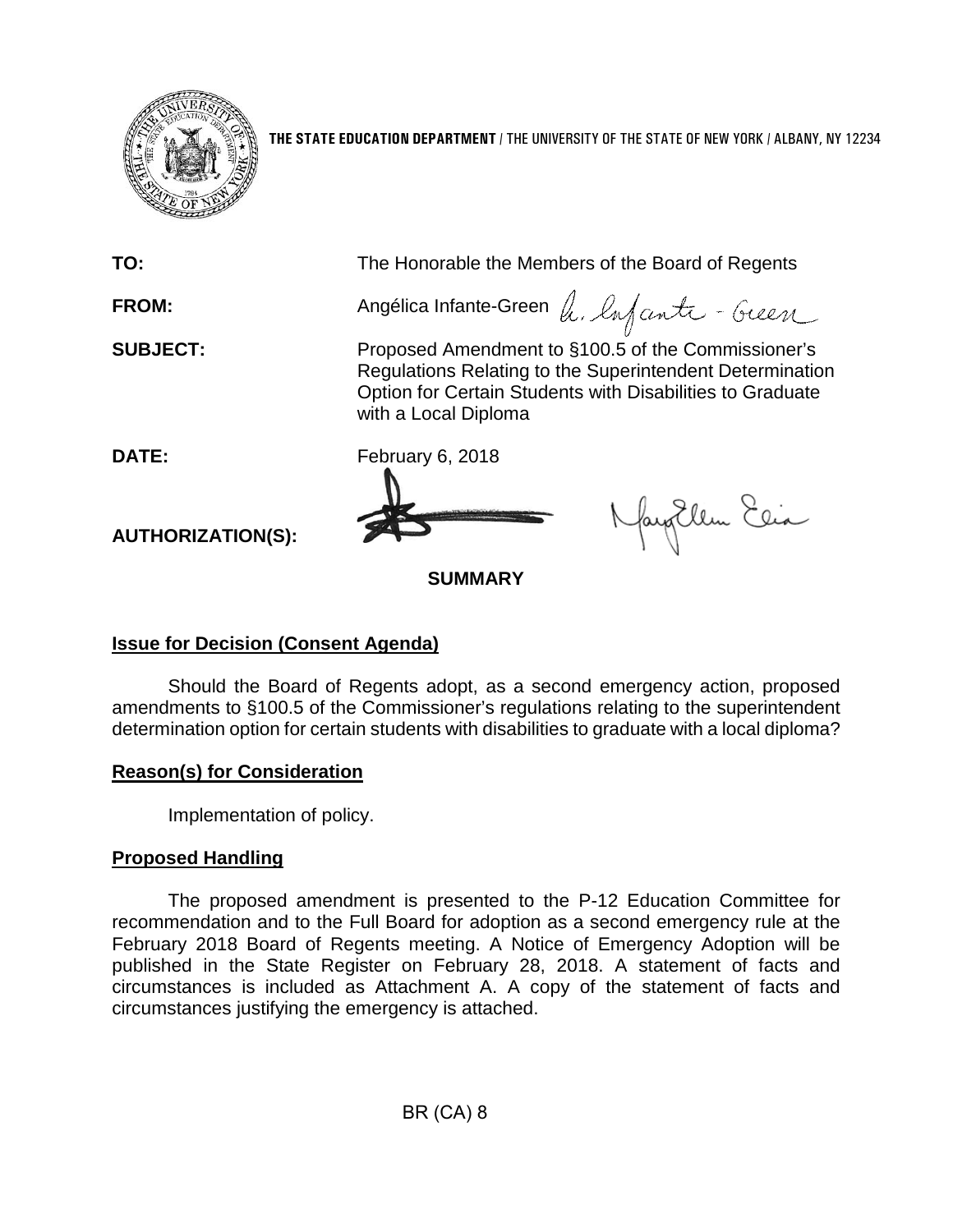## **Procedural History**

At the December 2017 Board of Regents Meeting, the Board adopted the proposed amendments as an emergency measure, effective December 17, 2017. Following the 60 day public comment period required under the State Administrative Procedure Act, it is anticipated that the proposed amendment will be presented to the Board of Regents at the April 2018 meeting for adoption as a permanent rule. However, the emergency action taken at the December 2017 meeting will expire on March 11, 2018. Therefore, emergency action is necessary at the February 2018 meeting to ensure that the rule remains continuously in effect until it can be adopted as a permanent rule at the April 2018 Regents meeting.

In June 2016, the Board of Regents adopted regulations to automatically require superintendents to make a determination for every student with a disability who did not meet the graduation requirements through the existing appeal and safety net options. In response to public comment and questions raised by the field, the regulations were subsequently revised and adopted on an emergency basis at the October 2016 Regents meeting to require that on or after October 18, 2016 (the effective date of the revised rule), a superintendent may only make a determination whether an eligible student has met the requirements for graduation through the superintendent determination option upon receipt of a written request from an eligible student's parent or guardian; the district must provide prior written notice that the student is not eligible to receive a free appropriate public education after graduation with a local diploma; and that the development of transition goals and services at a committee on special education meeting include a discussion with the student's parents of the student's progress toward receiving a diploma and that parents be provided with information explaining graduation requirements, including eligibility criteria and process for requesting the superintendent determination option. The regulation, as revised, was adopted as a permanent rule at the December 2016 Regents meeting.

## **Background Information**

All students with disabilities must be held to high expectations and be provided meaningful opportunities to participate and progress in the general education curriculum to prepare them to graduate with a regular high school diploma. The majority of students with disabilities can meet the State's learning standards for graduation. However, there are some students who, because of their disabilities, are unable to demonstrate their proficiency on standard State assessments, even with testing accommodations. For these students, the State provided a superintendent determination option for eligible students to graduate with a local diploma, beginning in June 2016 and thereafter.

Under current regulations, to be eligible for the superintendent determination option to graduate with a local diploma, a student with a disability must meet all conditions as follows:

• The parent/guardian submitted a written request that their child be considered for a superintendent determination;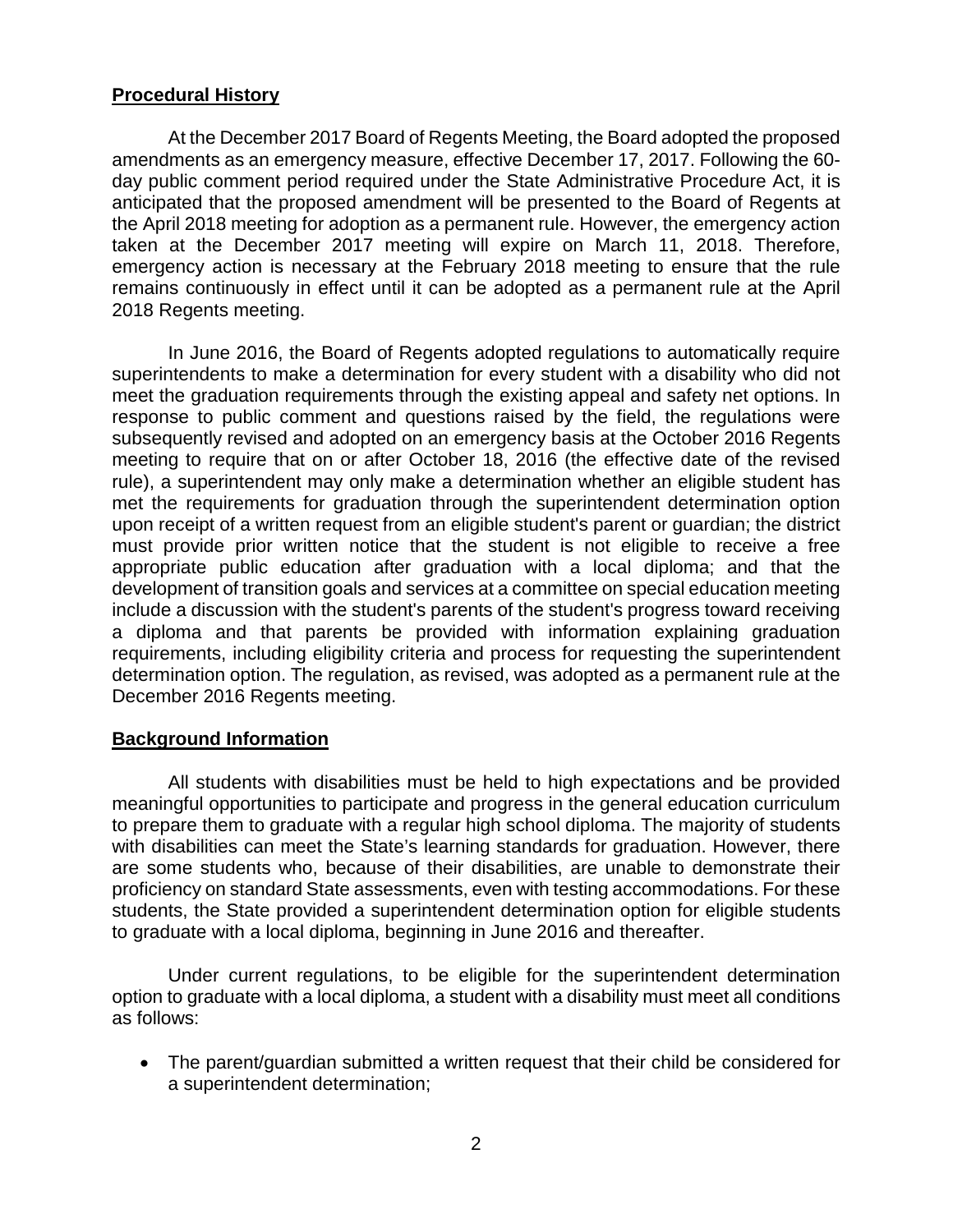- The student has a current individualized education program and is receiving special education programs and/or related services;
- The student did not meet the graduation requirements through the low pass (55- 64) safety net option or the compensatory safety net option;
- The student has earned the required course credits and has passed, in accordance with district policy, all courses required for graduation, including the Regents courses to prepare for the corresponding required Regents examination areas (English language arts (ELA), mathematics, social studies, and science);
- The student has earned a minimum score of 55 on both the ELA and mathematics Regents examinations or a successful appeal of a score between 52 and 54;
- The student has participated in other Regents examinations, but has not passed one or more of these examinations as required for graduation; and
- The student has otherwise demonstrated competency in the subject area where the student was not able to demonstrate his/her proficiency of the State's learning standards through the Regents examination.

#### **Summary of Proposed Amendments**

The proposed rule would, on or after December 12, 2017, allow students with disabilities who have not earned a minimum score of 55 on the ELA and/or mathematics Regents examinations or did not initiate an appeal of a score between 52 and 54 to meet the ELA and/or mathematics Regents examinations eligibility conditions for the superintendent determination option by completing the requirements for the New York State Career Development and Occupational Studies (CDOS) Commencement Credential. For these students, the superintendent must conduct a review to determine whether such student has otherwise demonstrated proficiency in the knowledge, skills and abilities in ELA and/or mathematics, in addition to any other subject areas where the student was not able to demonstrate his/her proficiency of the State's learning standards as measured by the corresponding Regents examination(s) required for graduation.

In addition, because some students may not have had the opportunity to work towards earning the CDOS Commencement Credential and would be unable to use the credential to meet the ELA and mathematics Regents examinations eligibility conditions for the superintendent determination option, the proposed rule includes an exception to certain requirements to allow appropriate discretion to school principals to determine whether students have otherwise demonstrated the knowledge and skills related to the CDOS learning standards sufficient for entry-level employment. Specifically, for students with disabilities who are otherwise eligible to graduate during the 2017-18 and 2018-19 school years, the exception would allow school districts, and nonpublic high schools and charter schools to award the CDOS Commencement Credential to a student with a disability who has not fully met all of the requirements, for purposes of eligibility for the superintendent determination option, provided that the school principal, in consultation with relevant faculty, has determined that the student has otherwise demonstrated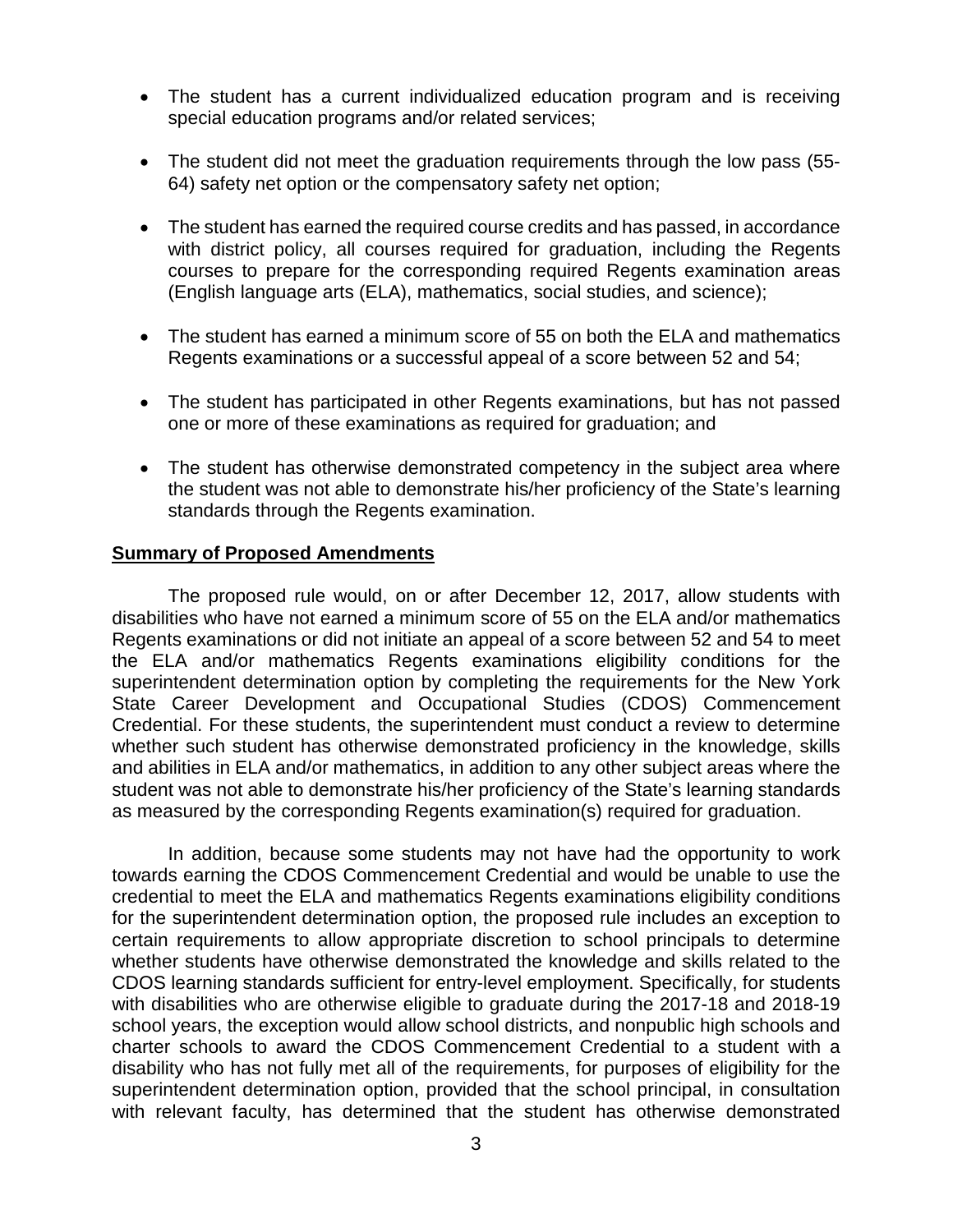knowledge and skills in the commencement level CDOS learning standards 1, 2 and 3a. The principal must have evidence that the student has successfully completed relevant instructional and work-based learning activities during the student's secondary school years that demonstrates the student has readiness skills for entry-level employment. However, for students who are otherwise eligible to graduate during the 2017-18 and 2018-19 school years, the total hours of the career and technical education coursework and/or work-based learning activities may be less than the required equivalent of two units of study (216 hours).

Students who are awarded the CDOS Commencement Credential under this exception may not use such credential to meet the requirements for the career development and occupational studies graduation pathway to a local or Regents diploma.

### **Related Regents Items**

[Proposed Amendment to Section 100.5 December 2017](http://www.regents.nysed.gov/common/regents/files/1217p12a1.pdf) http://www.regents.nysed.gov/common/regents/files/1217p12a1.pdf

[June 2016 BOR P12](http://www.regents.nysed.gov/meetings/2016/2016-06/p-12-education)

http://www.regents.nysed.gov/meetings/2016/2016-06/p-12-education

[September 2016 BOR P12](http://www.regents.nysed.gov/meetings/2016/2016-09/meeting-board-regents-0) http://www.regents.nysed.gov/meetings/2016/2016-09/meeting-board-regents-0

[October 2016 BOR P12](http://www.regents.nysed.gov/meetings/2016/2016-10/p-12-education) http://www.regents.nysed.gov/meetings/2016/2016-10/p-12-education

## [December 2016 BOR](http://www.regents.nysed.gov/meetings/2016/2016-12/meeting-board-regents-1) P12

http://www.regents.nysed.gov/meetings/2016/2016-12/meeting-board-regents-1

## **Recommendation**

It is recommended that the Board of Regents take the following action:

VOTED: That paragraph (12) of subdivision (d) of section 100.5 of the Regulations of the Commissioner of Education be amended, as submitted, effective March 11, 2018, as an emergency action upon a finding by the Board of Regents that such action is necessary for the preservation of the general welfare in order to ensure that certain students with disabilities who are graduating from high school in January 2018 and thereafter are aware that they may be considered an eligible student for the superintendent determination option if they meet the requirements of the proposed rule. It is also necessary to ensure that superintendents are on notice that they must, upon the written request of a parent or guardian, make a determination as to whether certain students with disabilities are eligible for a local diploma, if the student meets the requirements of the proposed rule.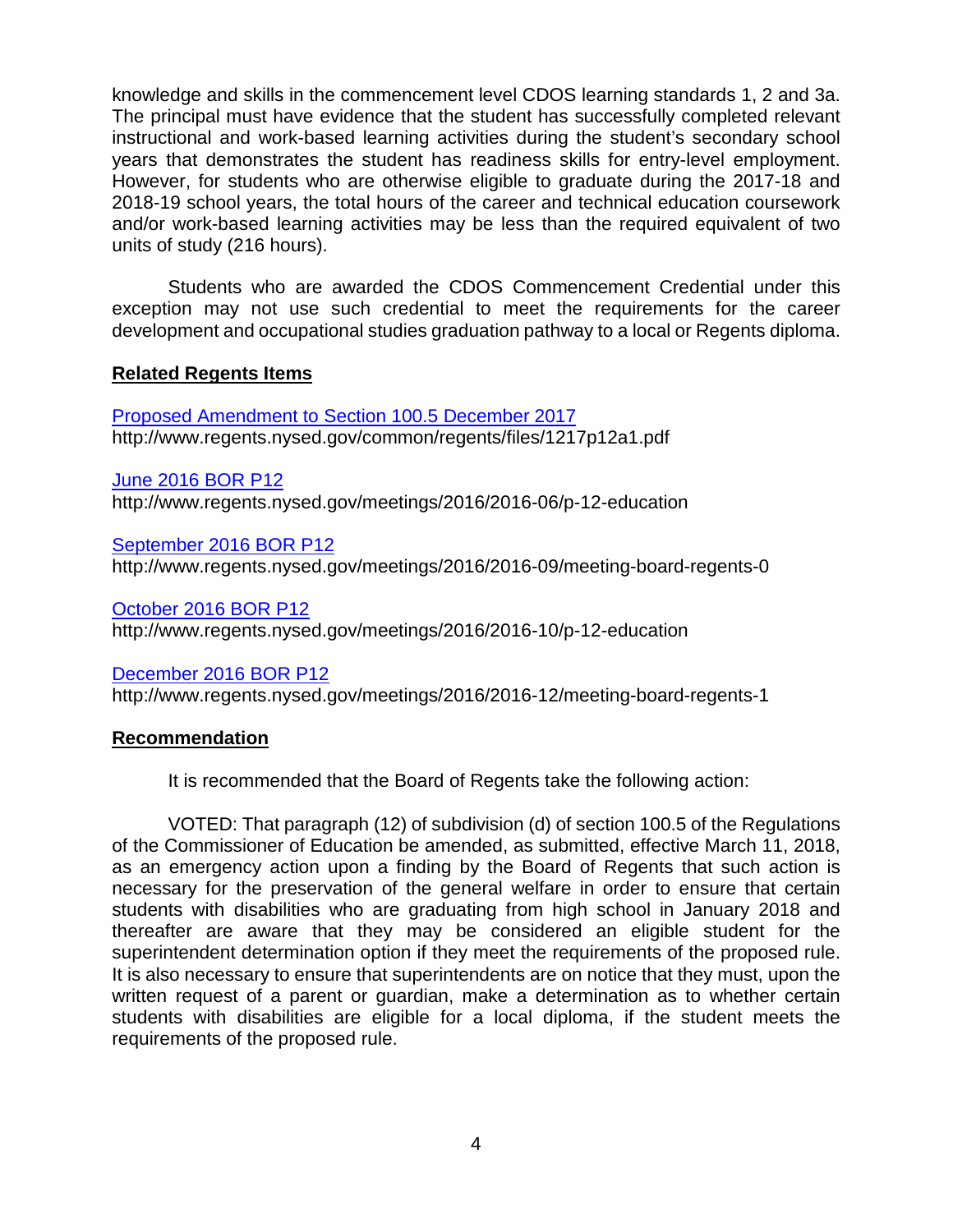### **Timetable for Implementation**

If adopted at the February Regents meeting, the proposed amendment will become effective as an emergency measure on March 11, 2018. Following the 60-day public comment period required under the State Administrative Procedure Act, it is anticipated that the proposed amendment will be presented to the Board of Regents at the April 2018 meeting for adoption as a permanent rule. If adopted at the April 2018 Regents meeting, the proposed amendment will be effective as a permanent rule on April 25, 2018.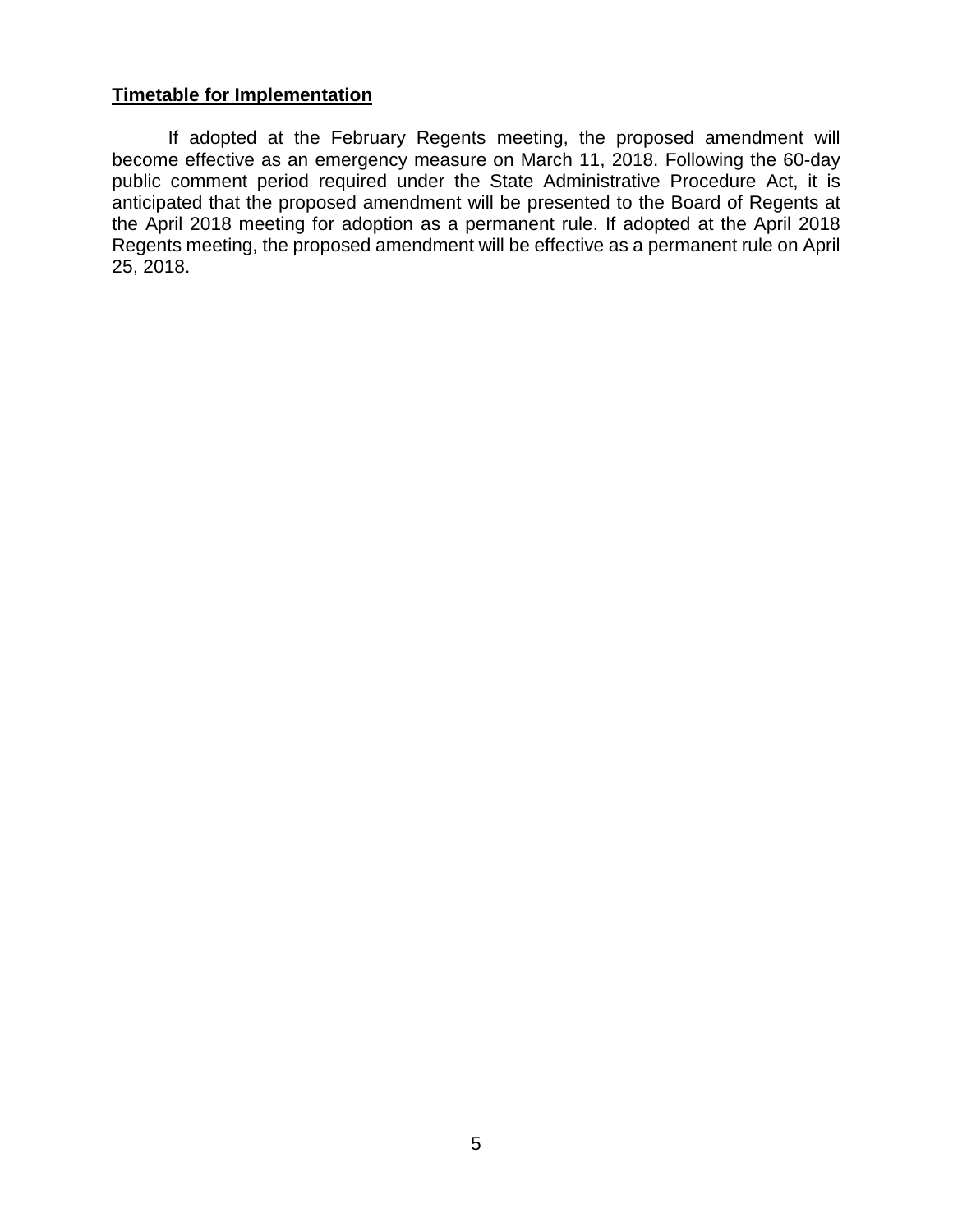#### **8 NYCRR §100.5**

# STATEMENT OF FACTS AND CIRCUMSTANCES WHICH NECESSITATE EMERGENCY ACTION

The proposed amendment is necessary to implement Regents policy to permit students with disabilities to meet the Regents ELA and/or mathematics examinations eligibility conditions for the superintendent determination option by completing the requirements for the New York State Career Development and Occupational Studies (CDOS) Commencement Credential. In addition, the proposed rule would allow, for students with disabilities who are otherwise eligible to exit from high school in either the 2017-2018 school year or 2018-2019 school year only, a school district or nonpublic school to award the CDOS Commencement Credential to a student with a disability who has not met all of the requirements, for purposes of eligibility for the superintendent determination option, provided that the school principal, in consultation with relevant faculty, has determined that the student has otherwise demonstrated knowledge and skills in the commencement level CDOS learning standards. Students who are awarded the CDOS commencement credential under this exception may not use such credential to meet the requirements for the career development and occupational studies graduation pathway option.

Since the Board of Regents meets at fixed intervals, the earliest the proposed rule can be presented for regular (non-emergency) adoption, after expiration of the required 60-day public comment period provided for in the State Administrative Procedure Act (SAPA) sections 201(1) and (5), would be the March 12-13, 2018 Regents meeting. Furthermore, pursuant to SAPA section 203(1), the earliest effective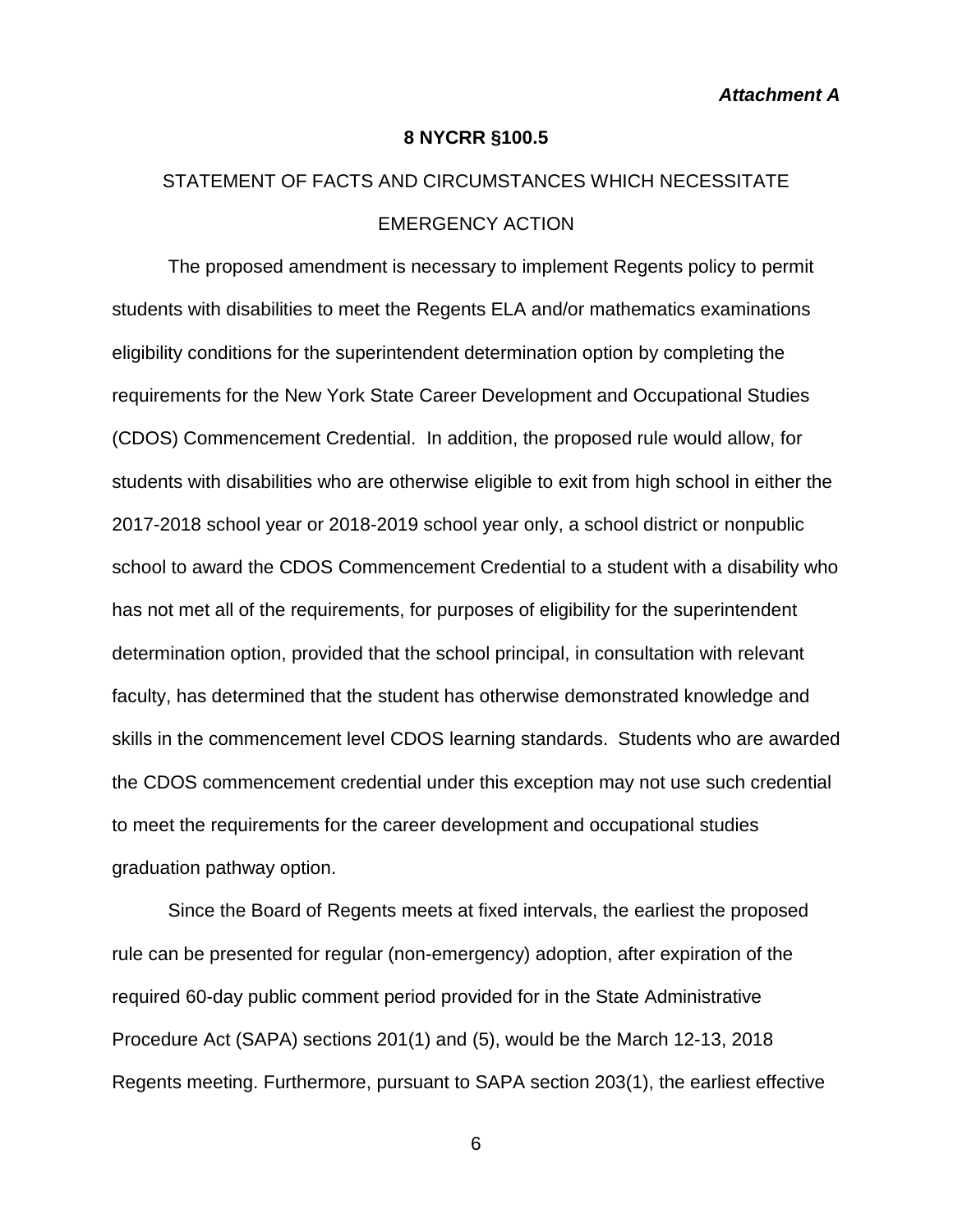date of the proposed rule, if adopted at the March meeting, would be March 28, 2017, the date a Notice of Adoption would be published in the State Register. However, the proposed rule would allow students with disabilities to meet the Regents ELA and/or mathematics examinations eligibility conditions for the superintendent determination option by completing the requirements for the CDOS Commencement Credential beginning with students who are otherwise eligible to graduate in January 2018.

Therefore, a second emergency action is necessary at the February 2018 Regents meeting for the preservation of the general welfare in order to ensure that the rule remains continuously in effect until the rule can be permanently adopted.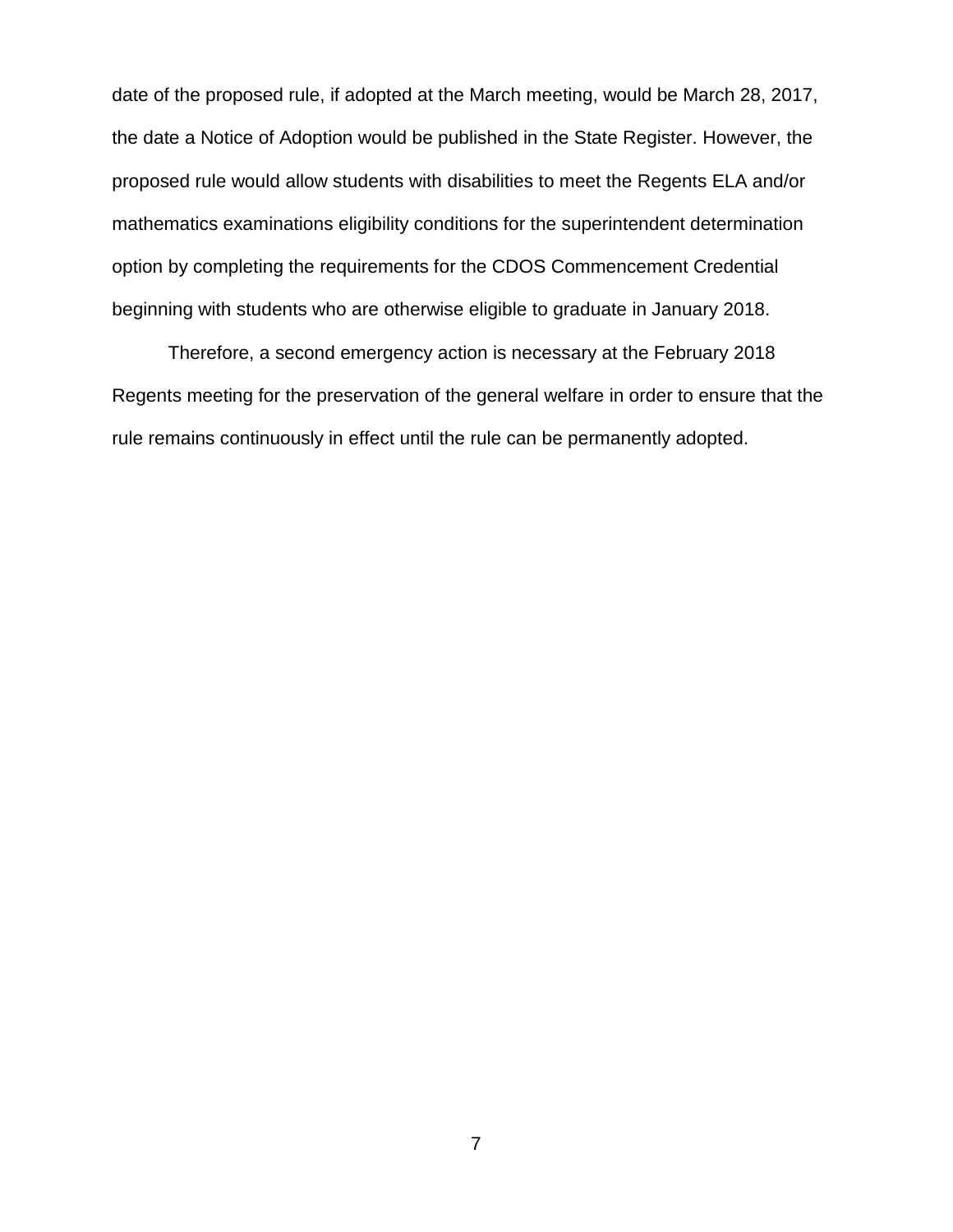AMENDMENT OF THE REGULATIONS OF THE COMMISSIONER OF EDUCATION

Pursuant to Education Law sections 101, 207, 208, 209, 305, 308, 309 and 3204

1. Paragraph (12) of subdivision (d) of section 100.5 of the Regulations of the Commissioner of Education is amended, effective March 11, 2018, as follows:

(12) Superintendent determination pathway for certain students with disabilities for eligibility for a local diploma.

(i) For purposes of this paragraph only, superintendent shall mean the superintendent of a school district or the principal, head of school, or their equivalent, of a charter school or nonpublic school, as applicable.

(ii) School districts, registered nonpublic high schools and charter schools shall ensure that every student who is identified as a student with a disability as defined in Education Law section 4401(1) and section 200.1(zz) of this Title and who does not meet the assessment requirements for graduation through the existing appeal options, including the compensatory score option or the 55-64 low pass safety net option available under this section but who is otherwise eligible to graduate in June 2016 and thereafter shall be considered for a local diploma through the superintendent determination pathway in accordance with the requirements of this paragraph, provided that the student:

(*a*) has a current individualized education program and is receiving special education programs and/or related services pursuant to Education Law section 4402 and section 200.4 of this Title;

(*b*) took the English Regents examination required for graduation pursuant to this section and achieved a minimum score of 55 or successfully appealed a score of between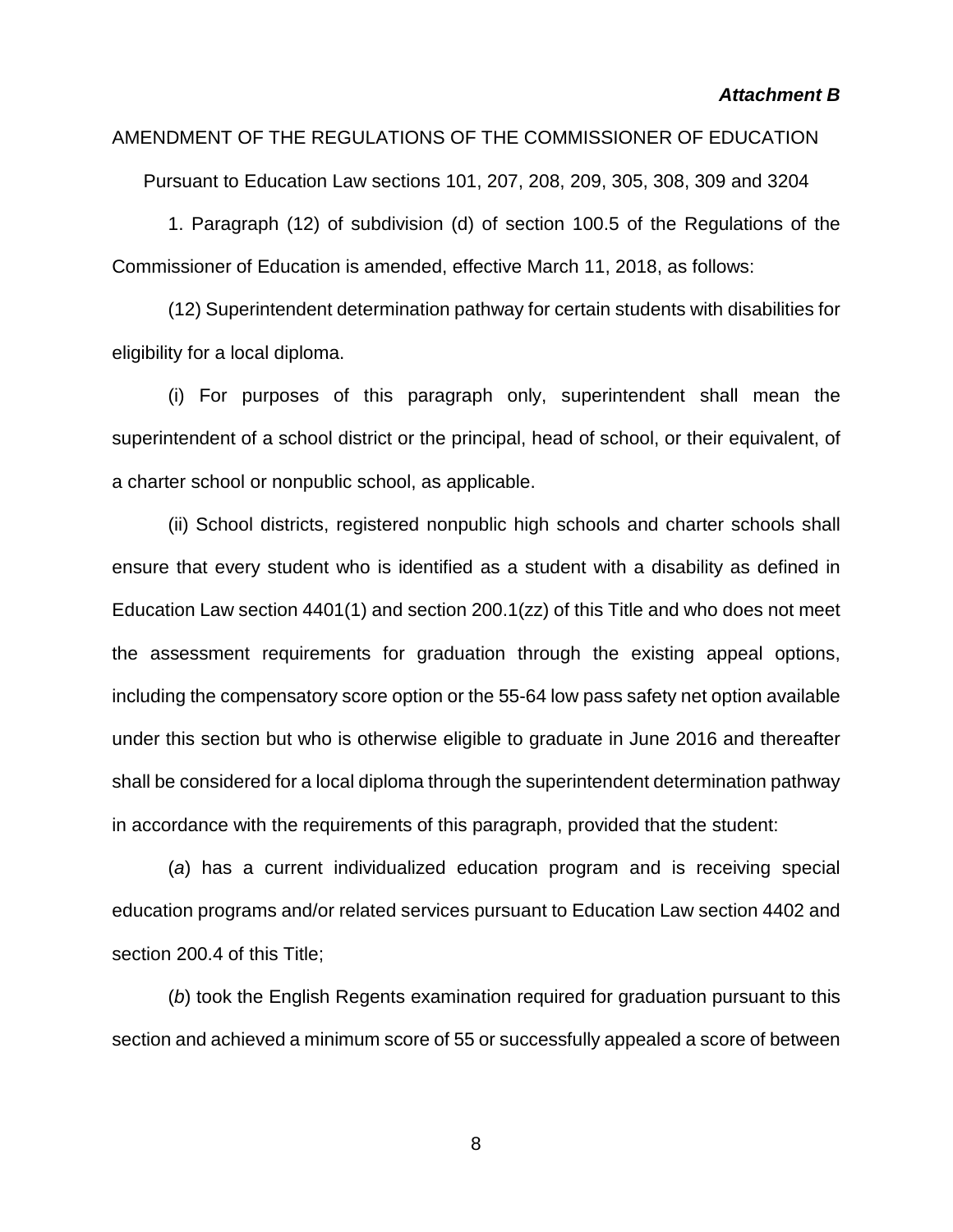52 and 54 on such examination pursuant to paragraph (7) of this subdivision, except as otherwise provided in subparagraph (v) of this paragraph; and

(*c*) took a mathematics Regents examination required for graduation pursuant to this section and achieved a minimum score of 55 or successfully appealed a score of between 52 and 54 on such examination pursuant to paragraph (7) of this subdivision, except as otherwise provided in subparagraph (v) of this paragraph; and

(*d*) participated in the remaining Regents examinations required for graduation pursuant to clauses (c), (d), (e) and (f) of subparagraph (a)(5)(i) of this section, but was unable to achieve a minimum score of 55 on one or more of the remaining assessments required for graduation or did not initiate an appeal of a score of between 52 and 54 on one or more such examinations pursuant to paragraph (7) of this subdivision, or was unable to use the compensatory score option for one or more such examinations pursuant to clause (7)(vi)(c) of this subdivision; and

(*e*) has earned the required course credits pursuant to this section and passed, in accordance with district policy, all courses required for graduation.

(iii) For each eligible student under this paragraph, the superintendent shall conduct a review to determine whether the student has otherwise demonstrated proficiency in the knowledge, skills and abilities in the subject area(s) where the student was not able to demonstrate his/her proficiency of the State's learning standards as measured by the corresponding Regents examination(s) and document such determination in accordance with the following procedures:(*a*) the superintendent shall consider evidence that the student attained a grade for the course that meets or exceeds the required passing grade by the school for the subject area(s) under review and such grade is recorded on the student's official transcript with grades achieved by the student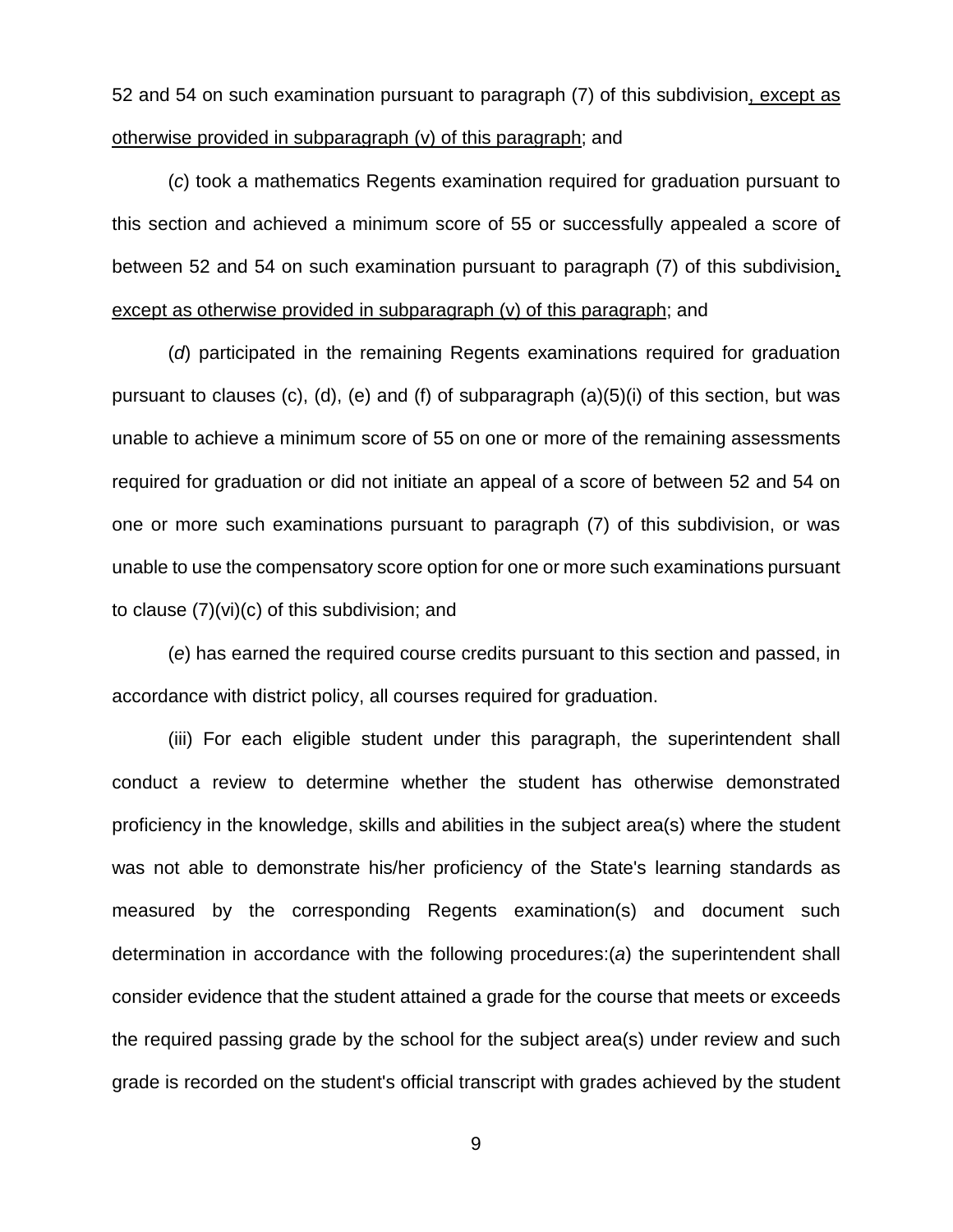in each quarter of the school year. Such evidence may include, but need not be limited to, the student's final course grade, student work completed throughout the school year and/or any interim grades on homework, class work, quizzes and tests; and

(*b*) the superintendent shall consider the evidence that demonstrates that the student actively participated in the Regents examination(s) for the subject area(s) under review; and

(*c*) the superintendent shall, as soon as practicable, in a form and manner prescribed by the commissioner, document the evidence reviewed for an eligible student with disability under this paragraph and make a determination as to whether the student met the requirements for issuance of a local diploma pursuant to this paragraph and certify that the information provided is accurate; and

(*d*) the superintendent shall, as soon as practicable, provide each student and parent or person in parental relation to the student with a copy of the completed form and written notification of the superintendent's determination, and place a copy of the completed form in the student's record.

(*1*) Where the superintendent determines that the student has not met the requirements for graduation pursuant to this paragraph, the written notice shall inform the student and parent or person in parental relation to the student that the student has the right to attend school until receipt of a local or Regents diploma or until the end of the school year in which the student turns age 21, whichever shall occur first.

(*2*) Where the superintendent determines that the student has met the requirements for graduation pursuant to this paragraph, the parent shall receive prior written notice pursuant to the requirements of section 200.5(a)(5)(ii) of this Title indicating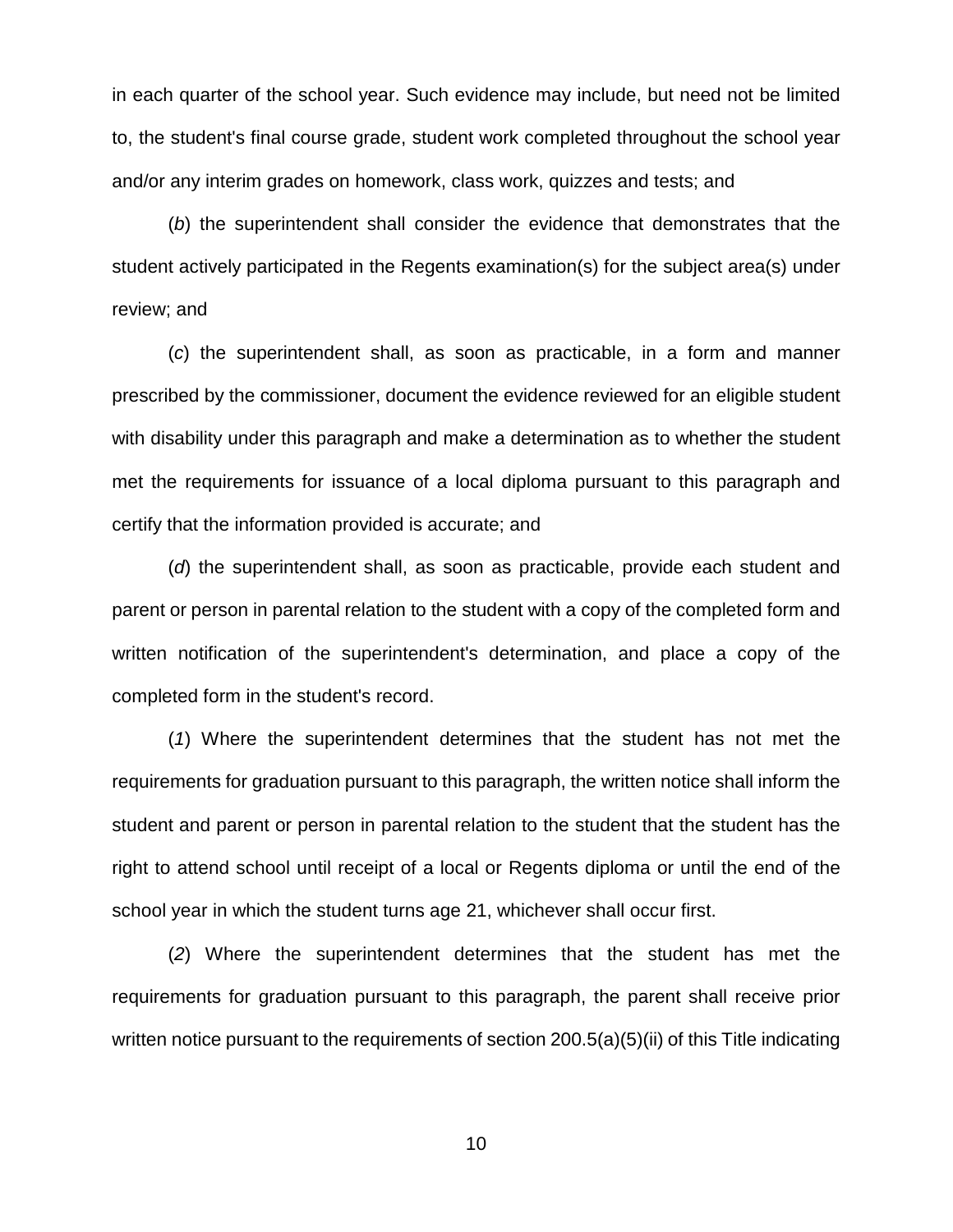that the student is not eligible to receive a free appropriate public education after graduation with the receipt of the local diploma pursuant to this paragraph; and

(*e*) the superintendent shall, no later than August 31 of each year, provide the commissioner with a copy of the completed form for each student; and

(*f*) the commissioner may conduct audits of compliance with the requirements of this paragraph.

(iv) On or after October 18, 2016, a superintendent shall only make a determination under this paragraph upon receipt of a written request from an eligible student's parent or guardian. Such request shall be submitted in writing to the student's school principal or chairperson of the district's committee on special education. A written request received by the school principal, chairperson of the district's committee on special education, or any other employee of the school as applicable, shall be forwarded to school superintendent immediately upon its receipt.

(v) On or after December 12, 2017, a student who was unable to achieve a minimum score of 55 or did not initiate an appeal of a score of between 52 and 54 on the English and/or mathematics Regents exams shall be considered an eligible student for the superintendent determination pathway pursuant to this paragraph, provided that the student has completed the requirements for the New York State career development and occupational studies commencement credential pursuant to section 100.6(b) of this Part.

(a) For students with disabilities who are otherwise eligible to graduate in either the 2017-2018 school year or the 2018-2019 school year only, the district, registered nonpublic high school or charter school may award the career development and occupational studies commencement credential to a student who has not met all of the requirements in section 100.6(b)(3)(ii) of this Part, for purposes of eligibility for the